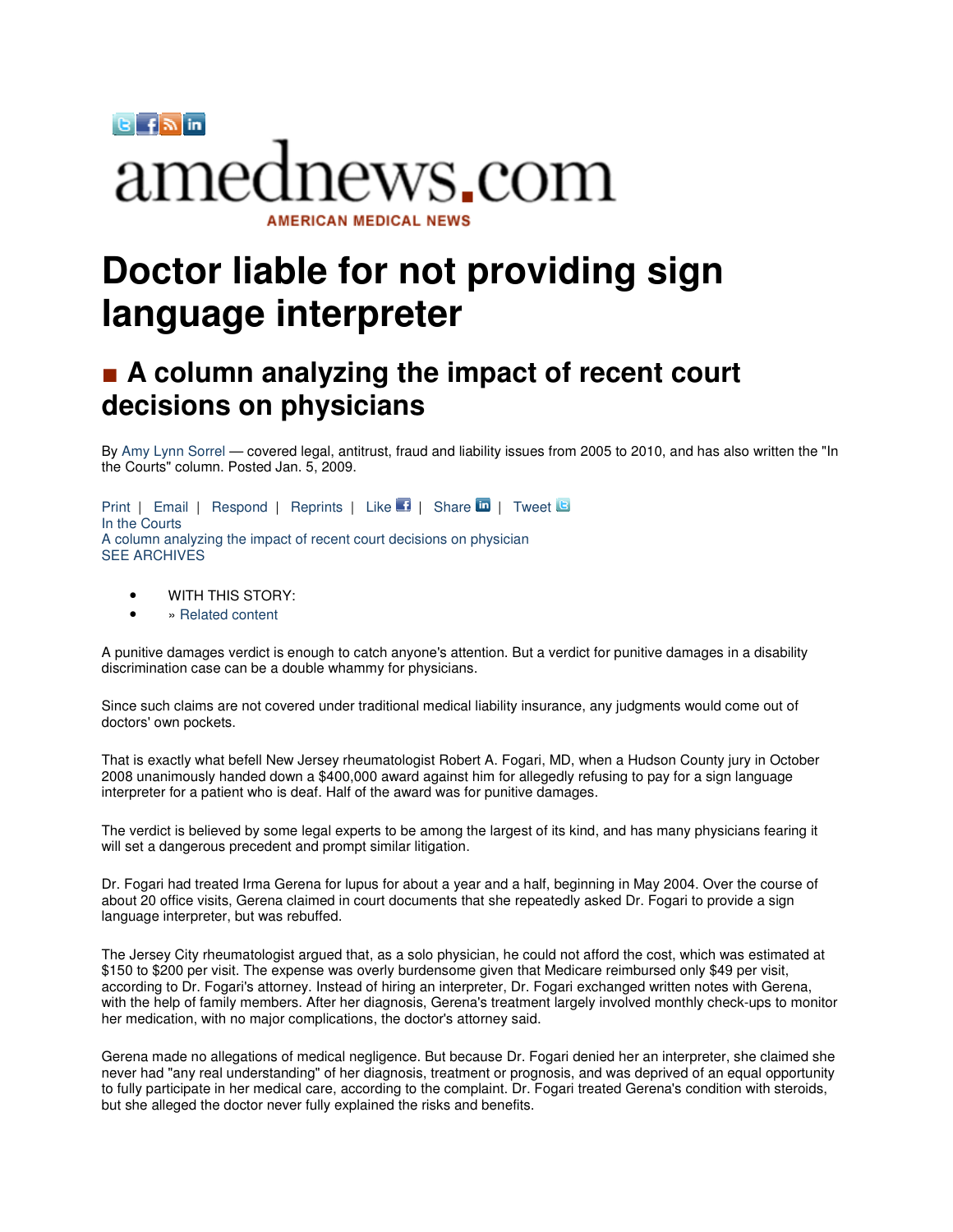Gerena transferred to another doctor. She then sued Dr. Fogari, alleging he violated the federal Americans with Disabilities Act and the Rehabilitation Act, as well as New Jersey's anti-discrimination law. The jury agreed, finding Dr. Fogari discriminated against Gerena when he failed to provide a sign language interpreter to make sure he was effectively communicating with his patient. Dr. Fogari is appealing the verdict.

## **Effective communication**

State and federal law generally prohibit discrimination on the basis of disability and require physicians and other private, covered entities to provide reasonable public accommodations to ensure "effective communication" with patients who have disabilities such as blindness or hearing impairment, and with their family members.

But those accommodations include a range of so-called auxiliary aids that doctors can use, including note-takers or video or computer-based transcription devices, which can be less expensive than an interpreter service, said Lawrence Downs, general counsel to the Medical Society of New Jersey. The physician organization is considering getting involved in the case on appeal.

"We need to make sure those remain viable options for physicians. And the courts have been careful in saying, if [doctors] can communicate effectively and patients can participate in their treatment, physicians have pretty wide latitude in how to effectuate that communication," Downs said.

A qualified interpreter may be required for complex diagnoses or treatment decisions, such as a high-risk surgery, but not necessarily for routine or maintenance care, he said.

"No one disagrees there should be effective communication. ... The question is, how does public policy justify physicians bearing the cost [of a more expensive interpreter service] when reimbursement doesn't come close to covering it?" Downs asked.

Gerena had argued to the jury that the annual cost of a sign language interpreter amounted to less than a quarter of a percent of Dr. Fogari's yearly income.

The expense may seem negligible for a single patient, said Antranig Aslanian Jr., the rheumatologist's attorney. "But what if you had 40 or 50 patients?"

State and federal disability and antidiscrimination laws contemplated the impact that such accommodations would have on a smaller versus a larger practice, he said.

The courts also should consider whether medical negligence was a factor, Aslanian said. Gerena was not required to show that anything went wrong with her care in order to bring her disability discrimination claim. At the same time, Dr. Fogari was prevented from raising that defense.

Meanwhile, because disability discrimination claims typically are not covered by medical liability insurance, physicians are left personally liable for any judgments. That, on top of the interpreter costs, puts additional strain on doctors and ultimately strains access to care, Aslanian said. He added that in this case, the punitive damages -- typically rendered for intentional conduct -- were unwarranted.

"There was no question in this case regarding any malpractice or misdiagnosis. So if a patient is properly treated, there had to be some reasonable, effective communication," he said, noting that Dr. Fogari and Gerena mutually agreed to communicate using written notes.

"The patient wasn't treated differently than anyone else, so how is that discriminating?"

American Medical Association policy opposes any discrimination based on an individual's disability. The AMA also supports legislative efforts to clarify requirements in the Americans with Disabilities Act regarding the provision of qualified interpreters for patients with hearing impairment. Organized medicine continues to monitor enforcement of the ADA provisions to assure that physician offices are not subjected to undue burdens in their efforts to assure effective communication with patients who are hearing impaired.